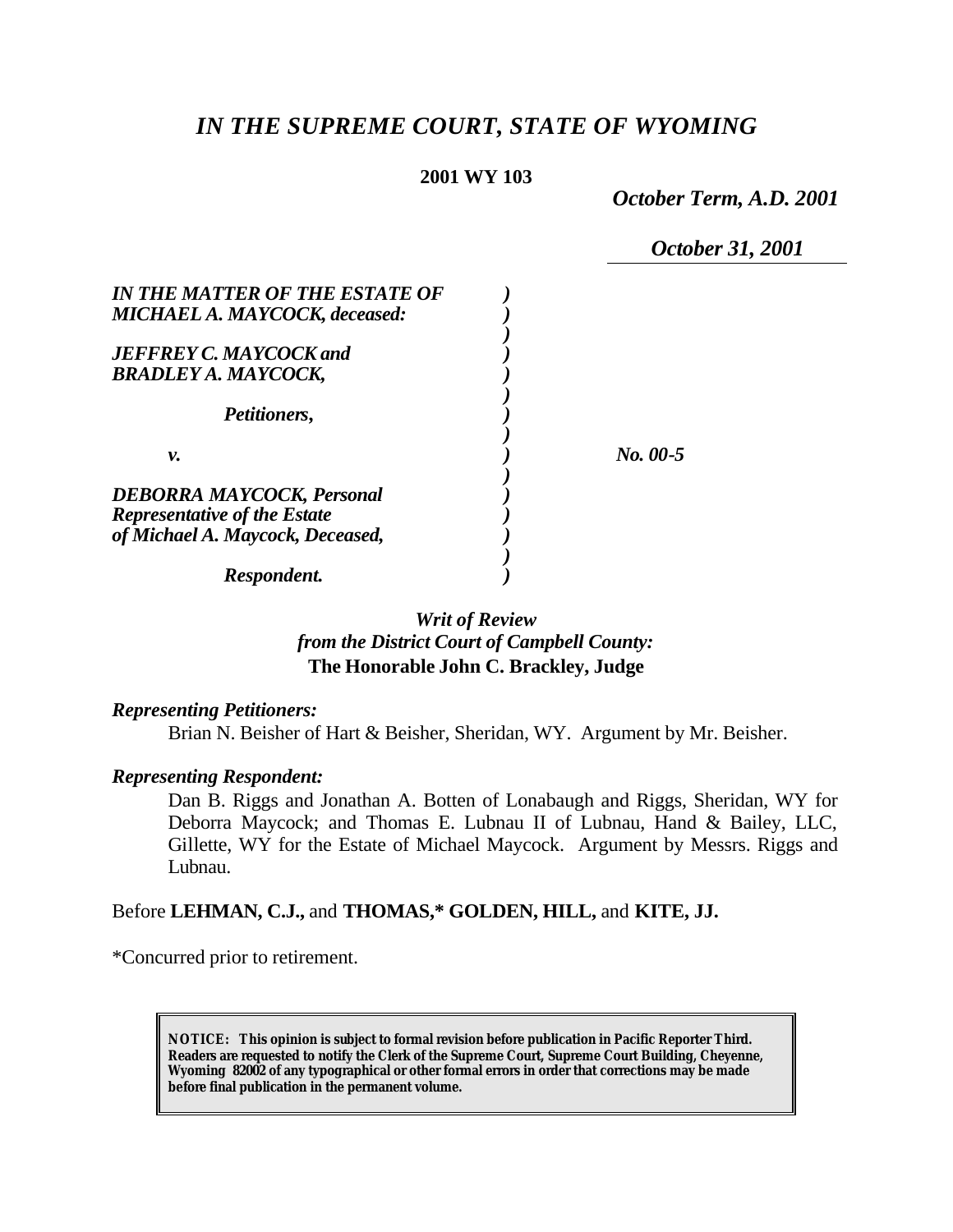#### **LEHMAN, Chief Justice.**

[¶1] Following their father's death, Jeffrey and Bradley Maycock entered into estate settlement negotiations with their mother, Deborra Maycock, who was both an heir to her late husband's estate and the personal representative thereof. Settlement was achieved after several written offers and counter offers. After actions had been taken in reliance upon that settlement, the sons had second thoughts, and the estate's attorney sought the probate court's intervention. Upon hearing, the court ordered performance of the agreement. Jeffrey and Bradley seek review of that order, insisting that the agreement is inchoate and facially violative of the statute of frauds. Finding sufficient writings and holding the policy favoring family settlements to be paramount, we affirm.

#### *ISSUES*

[¶2] Jeffrey and Bradley articulate the following issues:

Is the alleged oral agreement unenforceable because it violates Wyoming Statute § 1-23-105, the Statute of Frauds?

> 1. Is the alleged oral agreement unenforceable because there is no writing signed by the party against whom enforcement is sought?

> 2. Did the negotiations in this matter result in an oral agreement, or only an agreement to agree?

> 3. Does the policy favoring upholding parties' agreements outweigh the legislative mandate of the statute of frauds?

> 4. Is there sufficient memorandum to satisfy the statute of frauds?

> 5. Has there been sufficient complete or substantial performance to make the application of the statute of frauds inequitable?

> 6. Should the Wyoming Supreme Court create a new special exception in this jurisdiction to the statute of frauds?

Deborra's statement of the issue is a bit more succinct:

Does the statute of frauds, Wyo. Stat. § 1-23-105 (1999) render void the subject settlement agreement reached and substantially performed by both sides during this probate litigation?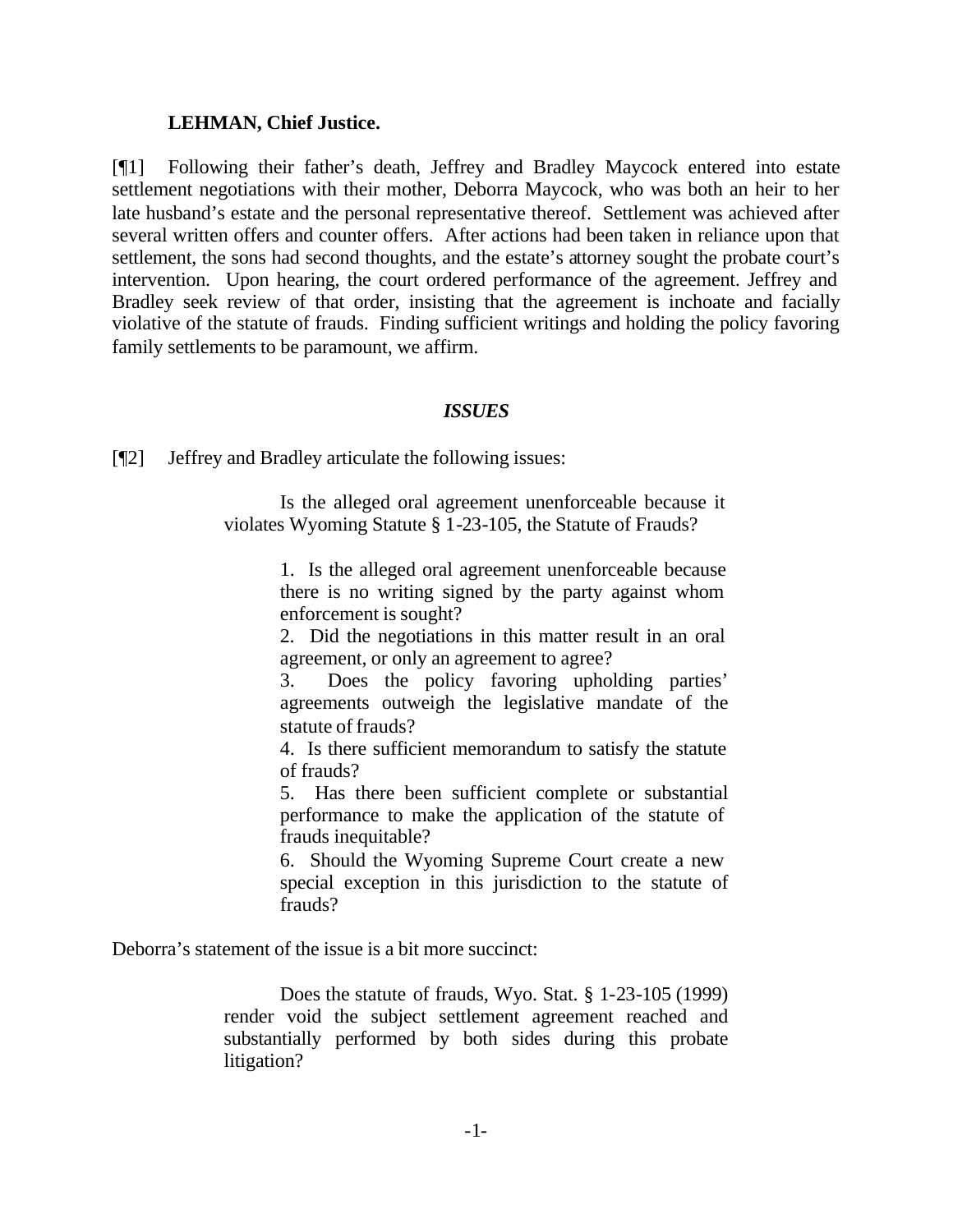# *FACTS*

[¶3] There is no dispute as to any fact material to our review. Michael Maycock died on September 11, 1998, leaving an estate composed of real property, title to much of which was imbued with mineral interests, and personal effects. Mr. Maycock's last will and testament, after some specific bequests to his wife and sons, divided the residuary of his estate into two shares termed "Share A" and "Share B." Mr. Maycock devised "Share A" to his wife, Deborra. Its size was to be predicated upon a valuation of the federal estate tax exemption. "Share B" was composed of the balance of the estate and was devised to sons, Bradley and Jeffrey, in equal shares. Additionally, the will named Deborra as personal representative of the estate.

[¶4] Deborra Maycock chose, in January of 1999, to exercise her privilege under Wyo. Stat. Ann. § 2-5-101(a)(i) (LexisNexis 2001) to take an elective share against her late husband's will. In April of 1999, Jeffrey and Bradley objected to their mother's decision, as personal representative, to accept a proposed settlement of the estate's claim against their father's former law partners (hereinafter the Daly-Anderson agreement). Thereafter, mother and sons, through counsel, entered into fairly protracted settlement negotiations regarding the distribution of the estate.

[¶5] Negotiations manifested themselves in a writing when Jeffrey and Bradley, in a May 27, 1999 letter to Mrs. Maycock's counsel, offered to renounce all their claims as beneficiaries under the will in exchange for an undivided one-half interest in the estate's mineral interests (¼ each), six named horses, two Rolex watches, their father's coin collection, "the mounted heads," a Colt pistol, \$120,000 each, and retention of the firearms then in each son's possession. The letter stated, "[u]pon distribution to my clients of the above described property the balance of the estate, including the entire Edwards Place, would then be set over to [Deborra] as would the estate livestock excluding, of course, any livestock which already belongs to my clients." Although the parties and the probate court have failed to take note of it, special attention should be afforded the fact that Bradley's and Jeffrey's May 27 offer letter recites the final settlement almost verbatim.

[¶6] Evidently disenchanted with the slow progress of the negotiations, Jeffrey and Bradley petitioned the probate court on July 20, 1999, seeking to remove their mother as personal representative of the estate. Three days later, however, on July 23, 1999, the attorney representing the estate presented a written counteroffer on behalf of Deborra Maycock<sup>1</sup>. That counteroffer would have left the sons without any mineral estate. However, in addition to the individual items previously requested by her sons, Deborra offered to cede a "D-6 Dozer," a dump truck, and \$112,500 dollars to each son in consideration for

l

<sup>&</sup>lt;sup>1</sup> The record is unclear as to the reason settlement negotiations after May 27, 1999, took place with the estate's attorney rather than with the attorney who represented Mrs. Maycock in her capacity as beneficiary.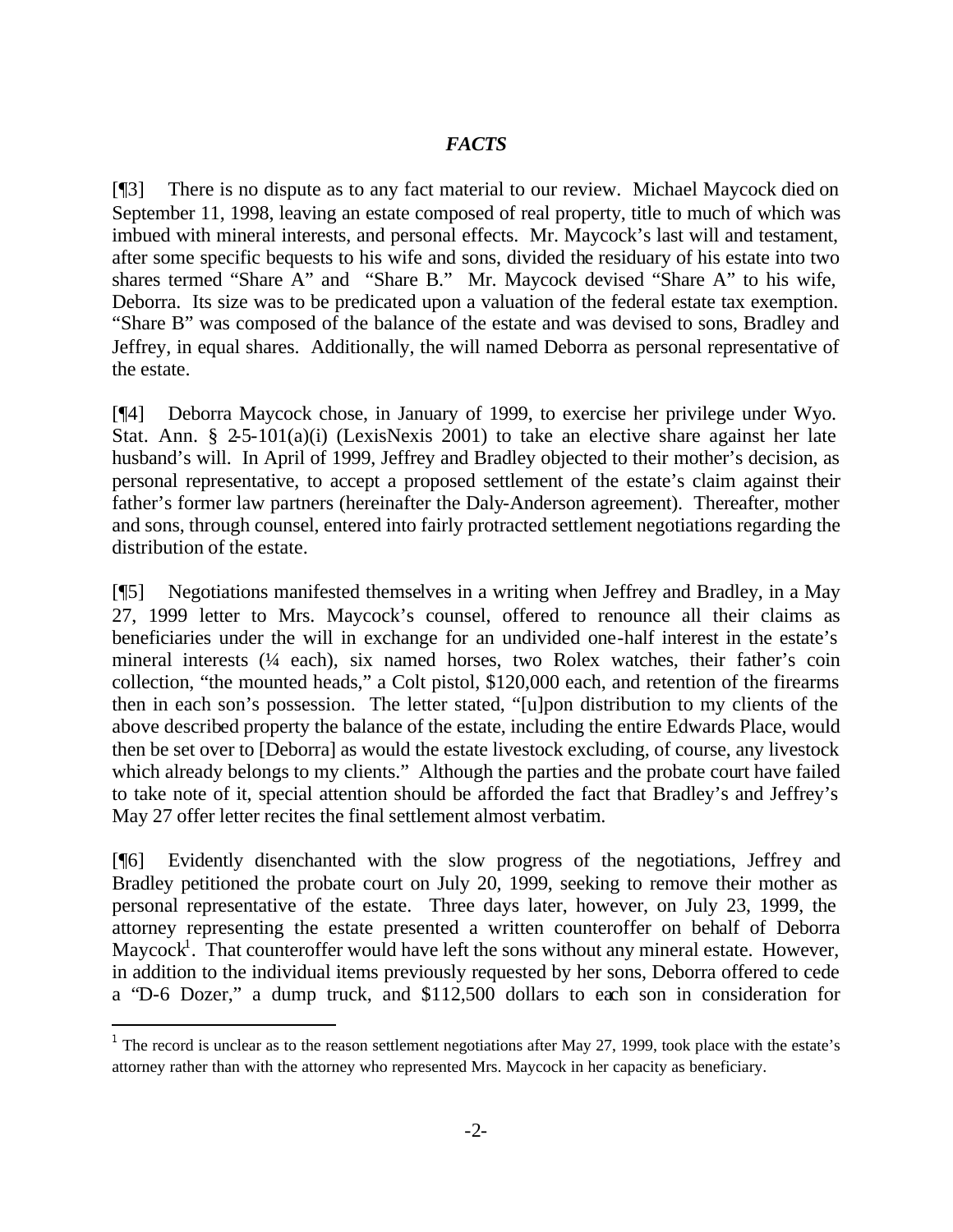settlement and her payment of all debts of the estate, totaling roughly \$220,000.00. Finally, her counteroffer called for Deborra to retain all the other assets of the estate, requesting that her sons withdraw their objections to the Daly-Anderson agreement as well as their motion to remove her as personal representative.

[¶7] On August 4, 1999, the sons' attorney orally rejected Mrs. Maycock's July 23 offer and presented an oral counteroffer to the estate's attorney which called for Jeffrey and Bradley to retain 1/4 interest, each, in their late father's mineral estate, sharing with their mother's ½ interest as tenants in common. That final counteroffer, mirroring as it does the sons' first offer, was orally accepted on Mrs. Maycock's behalf. That same day the sons' attorney withdrew their objections to the Daly-Anderson agreement and to Mrs. Maycock's service as personal representative. Mrs. Maycock, as well, took steps to implement the settlement by finalizing the Daly-Anderson agreement and arranging financing for her promise of plenary debt retirement. On August 9, 1999, the estate's attorney drafted and delivered a letter confirming Mrs. Maycock's acceptance of the sons' counteroffer made five days previous.

[¶8] In addition to the terms of Jeffrey's and Bradley's initial offer, the settlement agreement also calls for them to receive their father's silver pickup and its debt. Each son would retain ¼ of the estate's mineral interests, and each son would receive his payment of \$112,500 no later than ninety days after the date of Deborra's acceptance of the offer. The following day, the attorney representing Jeffrey and Bradley informed the estate's attorney by telephone that his clients would not agree to the terms in the letter and "were backing out of the Settlement Agreement." On September 1, 1999, per her cash payment obligation, Deborra was approved for a loan in the amount of \$175,000.

[¶9] On September 23, 1999, the district court held a hearing on Deborra's motion to enforce the oral settlement agreement of August 4, 1999, as articulated in counsel's August 9, 1999 letter. Seven days later, the court entered its order with the following findings and conclusions of law: (1) an oral settlement agreement occurred on August 3, 1999;  $\overline{c}(2)$  the settlement agreement was not within the statute of frauds, Wyo. Stat. Ann. § 1-23-105; (3) even if the settlement agreement was within the statute of frauds, sufficient writings existed to satisfy the statute; and (4) both parties had substantially performed the oral agreement justifying its removal from the requirements of the statute through equity. On March 3, 2000, the probate court partially distributed the estate according to the terms of the settlement agreement found by the district court. Jeffrey and Bradley filed a timely notice of appeal, which we later converted, *sua sponte*, to a petition for writ of review pursuant to W.R.A.P. 13.

l

<sup>&</sup>lt;sup>2</sup> Though the judge's order finds that the agreement took place on August 3, 1999, the letter evidencing the terms of the agreement prepared by the estate's attorney, the pleadings, and the probate distribution of the estate cite the date of settlement as August 4, 1999.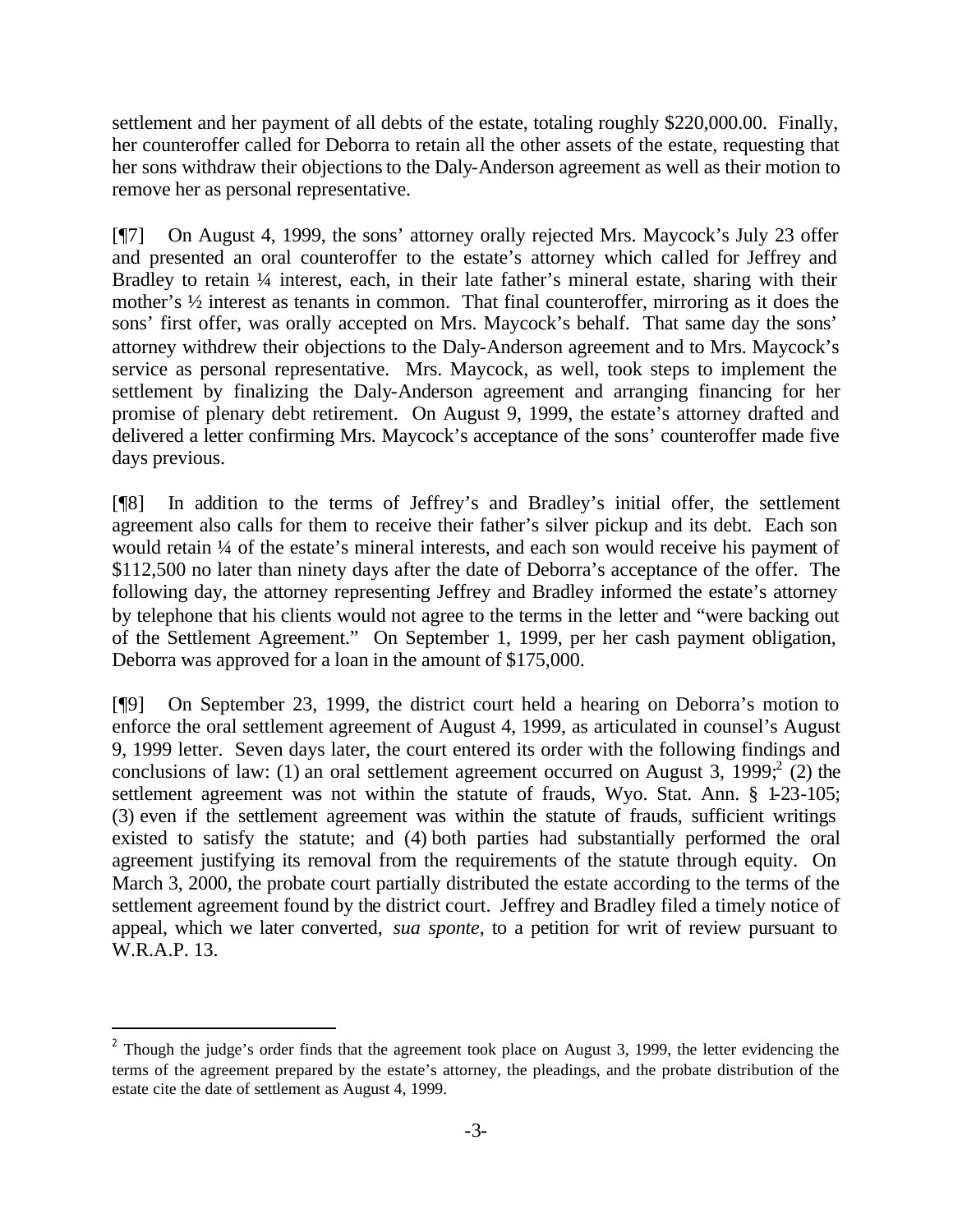#### *STANDARD OF REVIEW*

[¶10] A settlement agreement is a contract and, therefore, subject to the same legal principles that apply to any contract. *Mater of Estate of McCormick*, 926 P.2d 360, 362 (Wyo. 1996). Whether a contract has been formed is a question of fact. *Shaw v. Smith,* 964 P.2d 428, 435 (Wyo. 1998). When, however, the terms of an oral contract are shown without conflict in the evidence, the interpretation thereof becomes a question of law for the courts. *Wilder v. Cody Country Chamber of Commerce*, 868 P.2d 211, 218 (Wyo. 1994).

[¶11] On appeal, a judge's findings of fact, though not entitled to the great deference afforded a jury's determinations, will not be set aside unless clearly erroneous. *Hopper v. All Pet Animal Clinic, Inc.*, 861 P.2d 531, 538 (Wyo. 1993). "A finding is 'clearly erroneous' when, although there is evidence to support it, the reviewing court on the entire evidence is left with the definite and firm conviction that a mistake has been committed." *Hopper*, at 538 (quoting *United States v. United States Gypsum Co.*, 333 U.S. 364, 395, 68 S.Ct. 525, 542, 92 L.Ed. 746 (1948)).

[¶12] Our standard of review for any conclusion of law is *de novo*. If the lower court's conclusion is in accordance with the law, we affirm it; if it is not, we correct it*. Anderson Highway Signs & Supply, Inc. v. Close*, 6 P.3d 123, 124 (Wyo. 2000); *Parker Land & Cattle Co. v. Game & Fish Comm'n*, 845 P.2d 1040, 1042 (Wyo. 1993). The determination that a given agreement is within the statute of frauds is a question of law which we review *de novo. Matter of Estate of Jackson*, 892 P.2d 786, 788 (Wyo. 1995).

#### *DISCUSSION*

[¶13] The power of a trial court to enter a judgment enforcing a settlement agreement has its basis in the policy favoring the settlement of disputes and the avoidance of costly and timeconsuming litigation. To effectuate this policy, the power of a trial court to enforce a settlement agreement has been upheld even where the agreement has not been arrived at in the presence of the court nor reduced to a writing.

*Wyoming Sawmills, Inc. v. Morris*, 756 P.2d 774, 779 (Wyo. 1988) (quoting with approval *Kukla v. Nat'l Distillers Products Co.*, 483 F.2d 619, 621 (6<sup>th</sup> Cir. 1973)); *see also Matter of Estate of McCormick*, 926 P.2d at 362-63. Sitting as a probate court in this matter, the district court found the parties had orally entered into a settlement agreement regarding the distribution of the estate of the testator, Michael Maycock, and enforced that agreement. Jeffrey and Bradley Maycock do not here dispute the lower court's factual finding of an agreement, nor are they successful in planting any seeds of doubt as to the exact contours of that agreement. The dispute is whether the probate court erred in enforcing the agreement as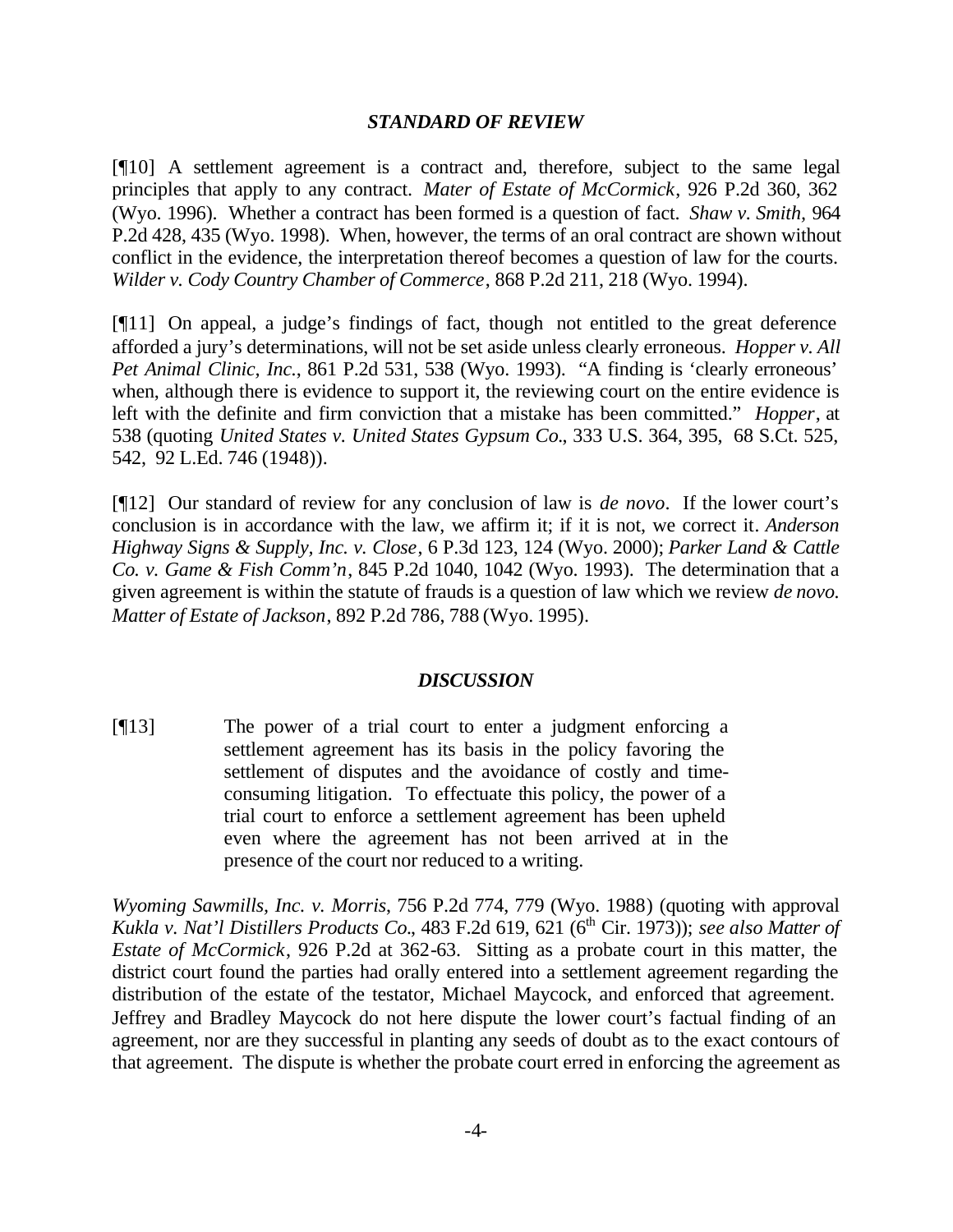it is within the statute of frauds, as a transfer of real property interests, and thus void absent a writing signed by them, as the parties to be charged.<sup>3</sup>

### *Statute of Frauds*

l

[¶14] The statute of frauds, Wyo. Stat. Ann. § 1-23-105 (LexisNexis 2001), provides in pertinent part:

> (a) In the following cases every agreement shall be void unless such agreement, or some note or memorandum thereof, be in writing, and subscribed by the party to be charged therewith:

> > \* \* \*

(v) Every agreement or contract for the sale of real estate, or the lease thereof, for more than one (1) year. <sup>4</sup>

[¶15] This court has held "[t]he contract for the sale of real estate as contemplated by the statute is one for the transfer of property or real estate, for a fixed price in money or its equivalent." *Hovendick v. Ruby*, 10 P.3d 1119, 1123-24 (Wyo. 2000) (quoting *Miller v. Stovall*, 717 P.2d 798, 802 (Wyo. 1986) *overruled on other grounds,* 811 P.2d 287, 290 (Wyo. 1991)); *Allen v. Allen*, 550 P.2d 1137, 1142 (Wyo. 1976); *Mecum v. Metz*, 30 Wyo. 495, 503, 222 P. 574, 576 (Wyo. 1924). Wyo. Stat. Ann. § 2-7-402 (LexisNexis 2001) provides in relevant part:

> Except as otherwise provided in this code, when a person dies the title to his property, real and personal, passes to the person to whom it is devised by his last will, or in the absence of such disposition to the persons who succeed to his estate as provided in this code.

We have long held mineral interests of the sort envisioned in the parties' settlement to be interests in real property. *Johnson v. Anderson,* 768 P.2d 18, 23 (Wyo. 1989); *Connaghan v. Eighty-Eight Oil Co.*, 750 P.2d 1321, 1324 (Wyo. 1988); *McGinnis v. McGinnis,* 391 P.2d

<sup>3</sup> This is the same issue deemed waived and thus unanswered in *Matter of Estate of McCormick*, 926 P.2d 360 (Wyo. 1996), a case involving the enforcement of an oral estate distribution settlement agreement among an intestate's heirs.

<sup>&</sup>lt;sup>4</sup> "In this form, and without change, the Wyoming Statute of Frauds has been a part of Wyoming law since 1871, insofar as the sale of real estate is concerned." *Wallis v. Bosler*, 70 Wyo. 129, 139, 246 P.2d 771, 774 (Wyo. 1952).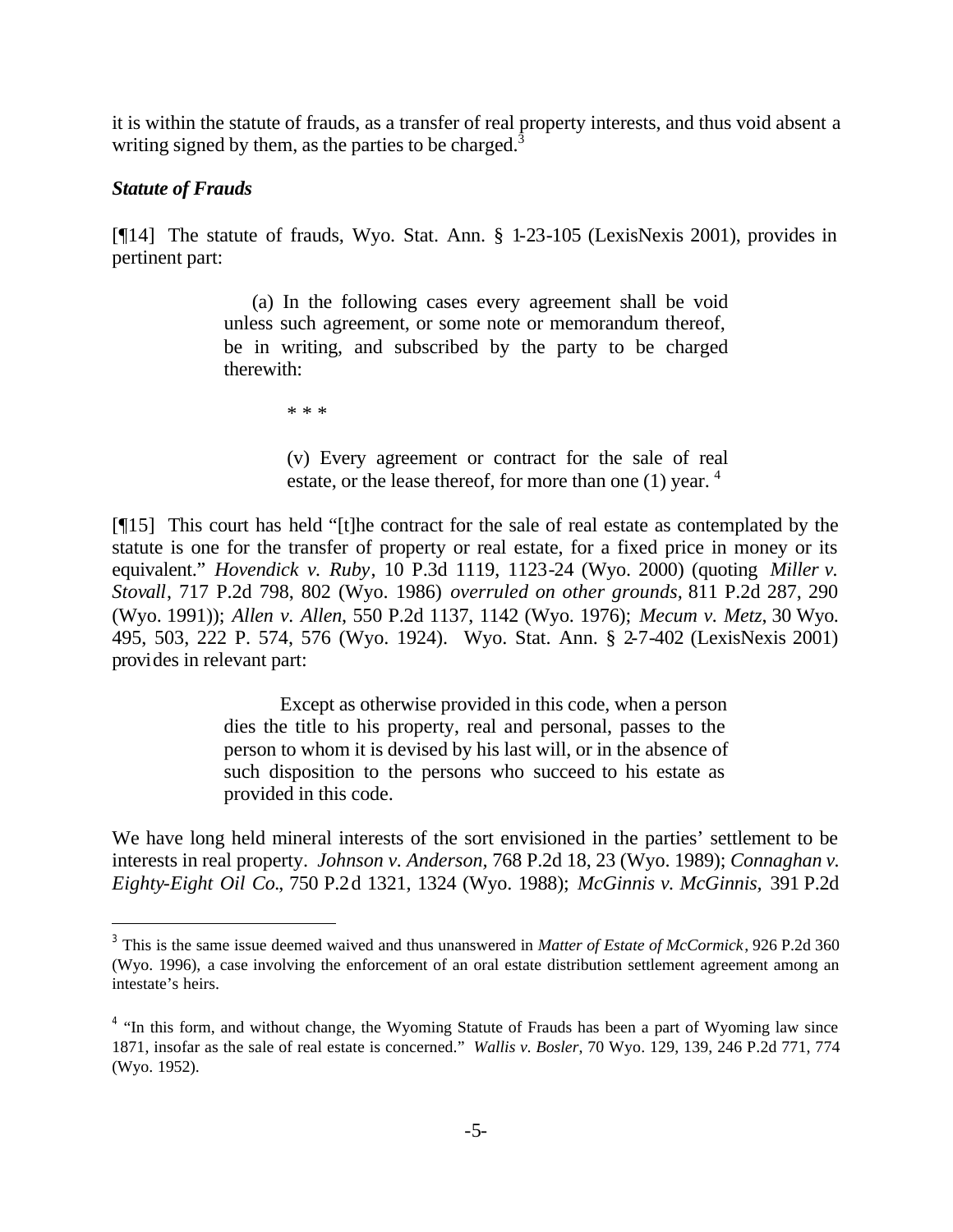927, 929-30 (Wyo. 1964); *Denver Joint Stock Land Bank of Denver v. Dixon,* 57 Wyo. 523, 542-43, 122 P.2d 842, 849 (1942).

[¶16] Petitioners are correct in contending that upon the death of Michael Maycock, title to his real property, including mineral interests, passed to the devisees of his will: Deborra, Jeffrey, and Bradley Maycock. Subsequently, through the family settlement agreement of August 4, 1999, as memorialized in counsel's August 9, 1999 letter, the Maycock sons orally agreed to surrender any interest in the real property of the estate, as well as some percentage of their mineral interests,<sup>5</sup> to their mother in exchange for \$225,000, payment by her of the estate's debts totaling \$220,000, and other assorted property.

[¶17] Without more, it appears that the parties' agreement fits the technical definition of a contract falling within Wyo. Stat. Ann.  $\S 1-23-105(a)(v)$ . The appellants are quick to remind us of the great trepidation with which we have long viewed efforts to expand exceptions to the statute of frauds, noting that we have consistently chosen to err, if at all, on the side of restricting rather than enlarging those exceptions. *Crosby v. Strahan's Estate*, 78 Wyo. 302, 314, 324 P.2d 492, 496 (1958). The object of the statute has remained fixed, the "manifest" purpose being "to secure the highest and most satisfactory species of evidence" when determining title to property, *inter alia*. *Nelson v. Boynton*, 44 Mass. (3 Metcalf) 396, 397 (1841) (as cited with approval in *Ivenson v. Caldwell*, 3 Wyo. 465, 467, 27 P. 563, 564 (1891)).

[¶18] Given the near identity of the sons' first written offer and the final settlement agreement, we are obliged to consider whether the requirement of the statute of frauds that a writing be "subscribed by the party to be charged therewith" is satisfied by the subscription of Jeffery's and Bradley's attorney. Our rule has been that this rule "would be satisfied if the party to be charged were to authorize another in writing to sign. The giving to another parol authority, or an oral ratification, would not be sufficient." *Wallis v. Bosler*, 70 Wyo. 129, 148, 246 P.2d 771, 778 (1952). Though the existence of a signed agreement between the sons and their counsel is likely, the record does not reveal as much. Jeffrey and Bradley did not dispute their agency relation with counsel at trial, however, and do not deny that relationship here. What we can conclude from all of this is that the need for strict adherence to the statute of frauds under the facts of this case is less than compelling.

[¶19] Application of the statute of frauds to the facts of this case having been called into question, we look to the underlying purposes of that legislation. Furthermore, however jealous we may be of inroads upon application of the statute of frauds, we remain mindful that its rote application is not automatic. Enforcement of the statute of frauds subserves significant policy concerns, not unlike enforcement of the policy favoring settlements:

l

<sup>&</sup>lt;sup>5</sup> The original percentage of the sons' mineral interests is undetermined as it was to be based upon the size of their mother's share in the estate: "Share A." Likewise, the precise composition of Mrs. Maycock's elective share of the estate was never determined.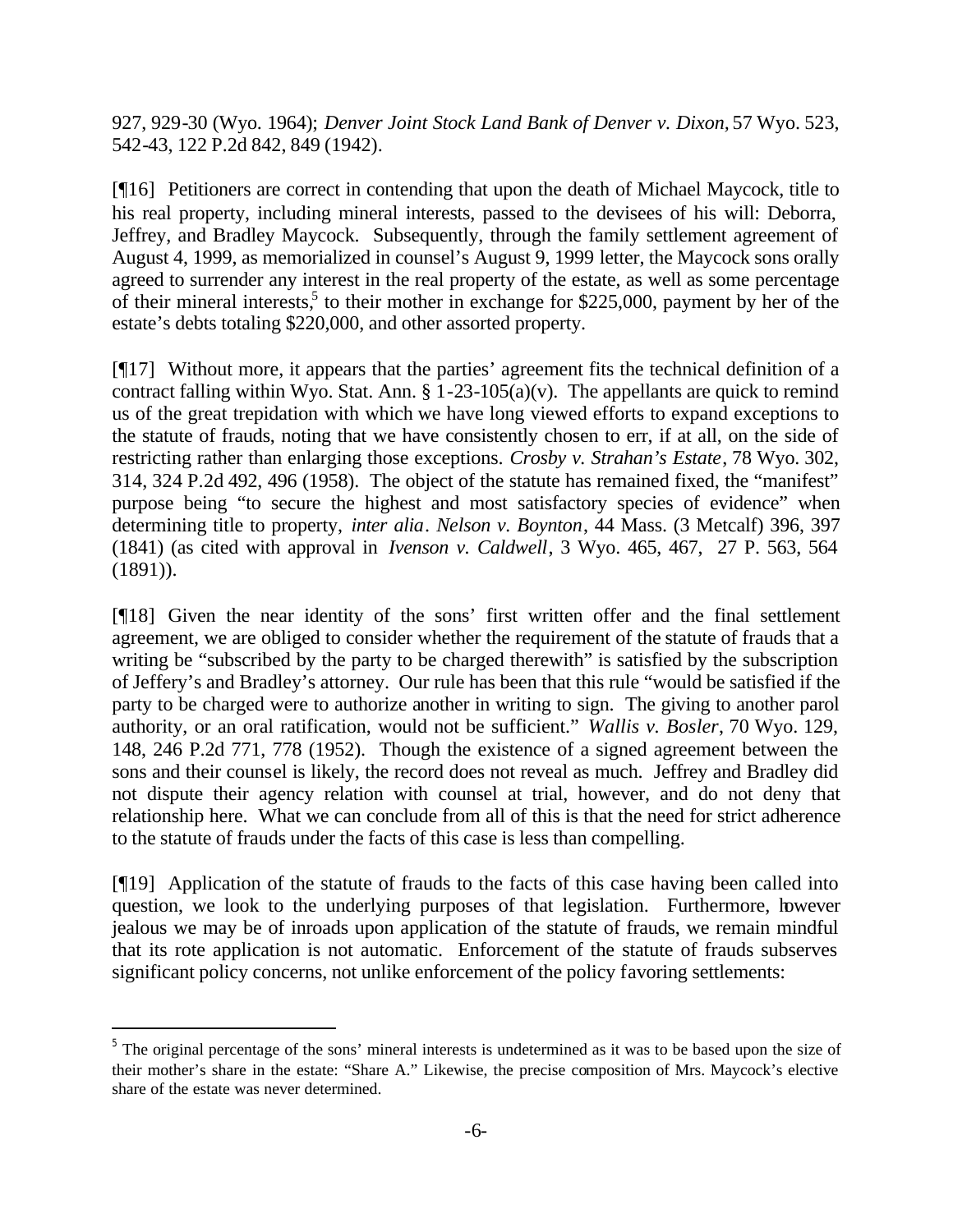The statute of frauds was enacted to prevent fraud, not to aid it, and should receive a reasonable interpretation with that end in view. The great majority of courts have always endeavored to keep that principle uppermost in rendering their decisions.

*Mead v. Leo Sheep Co.*, 32 Wyo. 313, 327, 232 P. 511, 515 (1925).

[¶20] Clearly, under the unique and difficult factual situation presented by this case, the policy considerations supporting application of the statute of frauds do not occupy the field to the exclusion of other fairly compelling policy considerations. If strong policy considerations favor enforcement of the statute of frauds and implementation of arm's length settlement agreements, equally venerable precedent urges this court to place our imprimatur upon "family settlements" even where the very "family" in question has been or is in the process of being split asunder by divorce. *Rinehart v. Rinehart*, 52 Wyo. 363, 369, 75 P.2d 390, 391 (1938). Mr. Chief Justice Blume repeatedly observed that equity favors compromises and settlements in probate matters:

> It is said that "equity favors amicable adjustments, and will not disturb them unless its jurisdiction is invoked in favor of one without knowledge at the time, by satisfactory evidence, of deception, fraud or mistake." 5 R.C.L. 879. No deceit, fraud or mistake is pleaded herein or shown.

*Hill v. Breeden*, 53 Wyo. 125, 142-43, 79 P.2d 482, 488 (1938).

[¶21] The rationale underlying the strong preference of the law for family settlements was aptly explained by the North Carolina Supreme Court nearly eighty years ago:

> Family settlements . . . when fairly made, and when they do not prejudice the rights of creditors, are favorites of the law. . . . They are made in recognition of facts and circumstances known, often, only to those who have lived in the sacred family circle, and which a just family pride would not expose to those who neither understand nor appreciate them. They proceed from a desire on the part of all who participate in them to adjust property rights, not upon strict legal principles, however just, but upon such terms as will prevent possible family dissensions, and will tend to strengthen the ties of family affection. The law ought to, and does, respect such settlements[.]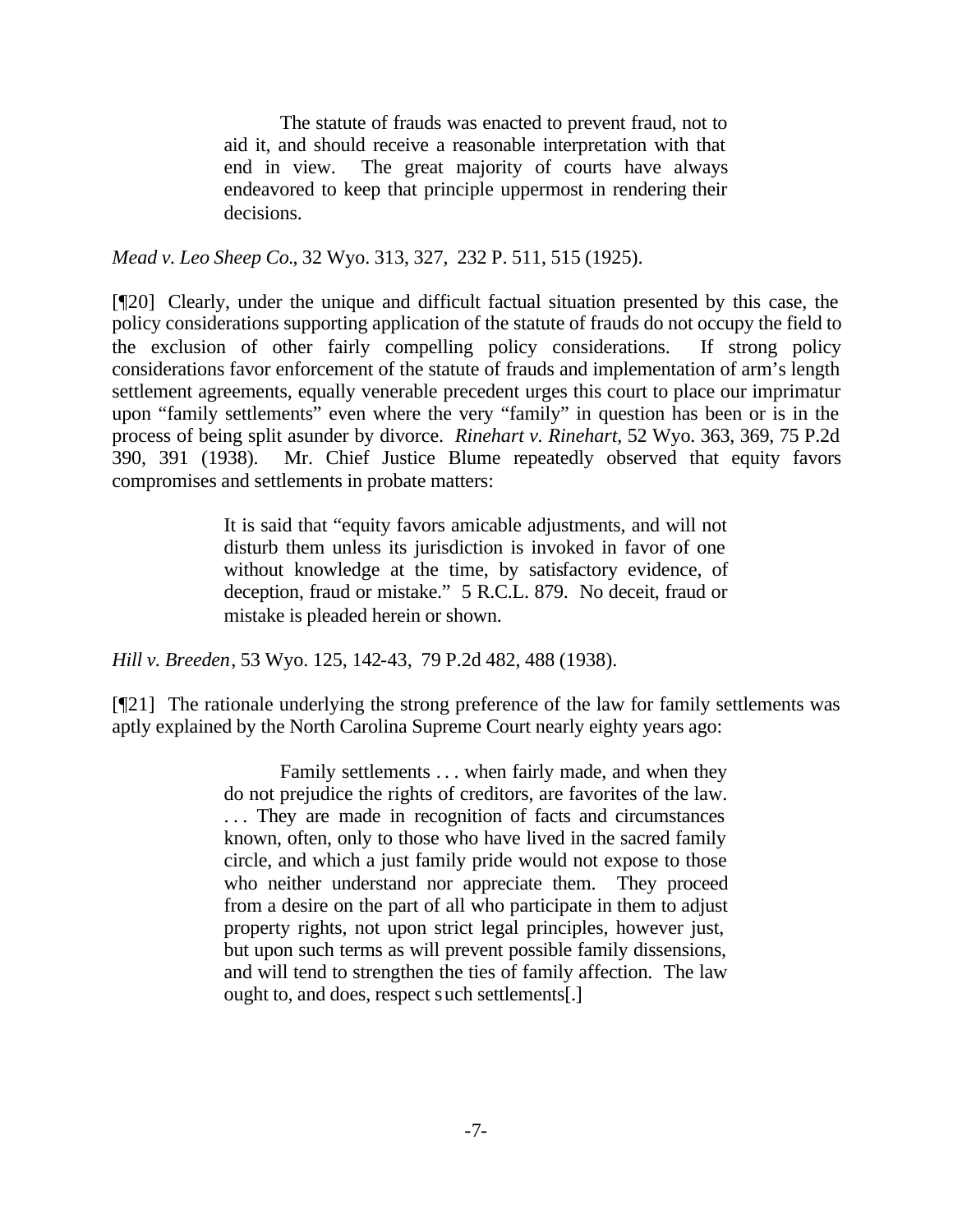*Tise v. Hicks,* 132 S.E. 560, 562 (N.C. 1926).<sup>6</sup>

l

[¶22] In balancing the various policy considerations before us, we are aided in no small fashion by the factual determination of the probate court. Exercising its inherent authority recognized by this court in *Wyoming Sawmills, Inc. v. Morris*, 756 P.2d at 775, and *Matter of Estate of McCormick*, 926 P.2d at 362, the probate court found, as a matter of fact, that the parties had orally entered into a settlement agreement regarding the distribution of the estate of the testator, Michael Maycock, and enforced that agreement. We cannot begin to find a basis for holding that the probate court's factual findings in this regard are questionable, let alone clearly erroneous.

[¶23] Viewing the contours of the settlement ordered by the probate court, we cannot help but be impressed with what that settlement accomplishes. The debts of the estate are retired and no creditor has been left unsatisfied. All parties are left with appreciable liquid assets in addition to reasonable expectations of future returns from the mineral estate which they share as tenants in common. It is significant to make note of the fact that the disposition of the mineral estate is such that the parties to this appeal, presently so at odds, will need to put aside their differences and cooperate to the end that their shared mineral wealth may be reduced to possession.

[¶24] Perhaps the most singular attribute of the much maligned settlement agreement is its uncanny resemblance to the very first written offer advanced by Jeffrey and Bradley on May 27, 1999. In a number of particulars, the final settlement is more favorable to the sons, giving over to them a D-6 Caterpillar bulldozer, a dump truck, and their father's late-model pickup (albeit accompanied by Jeffrey's and Bradley's assumption of the remaining debt thereon). The only downside of the final settlement is that Bradley and Jeffrey will receive cash payments of only \$112,500.00 rather than the \$120,000.00 they had each requested. Even in that instance, however, something was added when Deborra guaranteed to make full cash payment to each son within 90 days of the settlement agreement. The congruence of the sons' May 27, 1999 offer with the final settlement casts a long shadow over their efforts at disavowal of that settlement. There is, indeed, a writing signed by the agent of those to be charged which describes the final settlement with only the most minor disparities. That writing and the settlement agreement leave no doubt that the probate court had before it sufficient 'notes and memoranda' to avoid frontal offense to the statute of frauds:

> The agreement, however, would be void unless there were also shown some sufficient note or memorandum thereof in writing, subscribed by the party to be charged therewith. It is certainly competent to show by parol testimony the attendant circumstances, in order to inform the court of the position and condition of the contracting parties.

<sup>6</sup> *See generally* M.L. Cross, Annotation, *Family Settlement of Testator's Estate*, 29 A.L.R.3d 8, 27 § 4 (1970 & Supp. 2000).